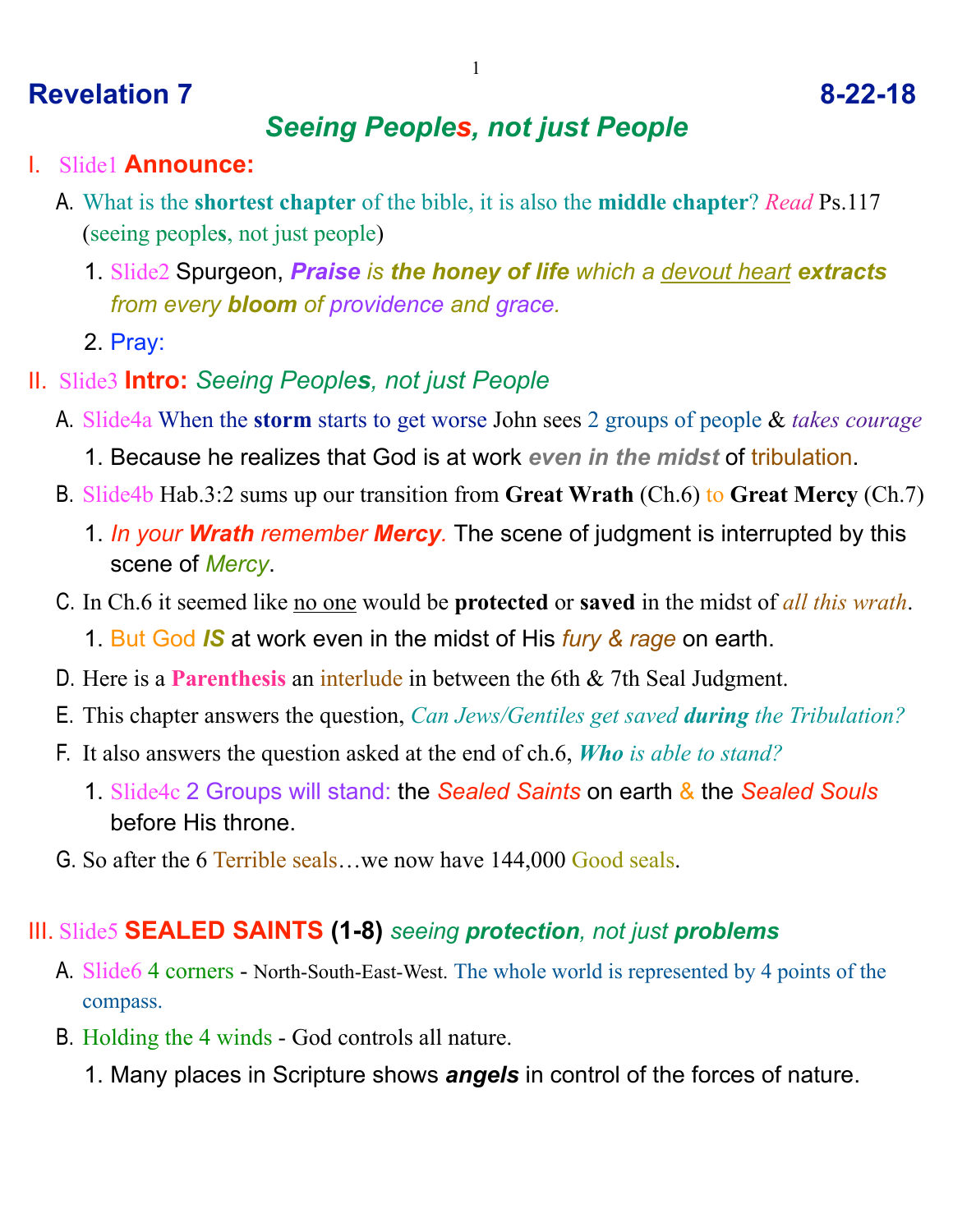- 2. No wind blowing would bring *a halt* to our intricate watering system (water cycle/ Hydrologic cycle) (wind carries water inland, from the ocean). Evaporation, condensation, precipitation, infiltration back into earth/or run-off.
- 3. Imagine the smog in Riverside then?
- 4. Global circulation, temperature & pressure differences drives the **wind**. **Wind** drives the **weather**. The only way to stop the wind is to turn off the Sun & stop the Earth's rotation.
- 5. The wind blows warm air to cool areas and cool air to warm areas [If you stop that flow of air, then if you're in a cool area, you will **freeze**. If you are in a warm area, you will **burn**] *How long did this last?*
- C. Slide7 **Marking** started way back in Gen.4:15 when the Lord put *a mark on Cain* so that no one who found him would kill him.
- D. (3) Is this mark **visible** or invisible? A seal doesn't have to be **visible** to be **real**.
	- 1. Our seal *during the church age* is **invisible**.
	- 2. It's quite possible that *the mark of the beast* is also?
	- 3. **The 144,000** were sealed with *the Fathers Name on their foreheads* (14:1).
	- 4. A Seal indicates Ownership (saved) & Protection (safe).
- E. This spoke of His ownership on them. *Possibly the same concept Satan steals using the 666*
	- 1. They don't get *their own #*, but rather **his #** (i.e. they are under his ownership)
- F. Today **we** are sealed w/the H.S.
	- 1. Eph.1:13,14 *In Him you also trusted, after you heard the word of truth, the gospel of your salvation; in whom also, having believed, you were sealed with the Holy Spirit of promise, who is the guarantee of our inheritance until the redemption of the purchased possession, to the praise of His glory.*
	- 2. **God's Seals** are *tamper proof*.
	- 3. Song of Sol. 8:6 the bride tells her lover, *Place me like a seal over your heart, as a seal on your arm.*
- G. This is another example of God **protecting** those that are His…from His wrath.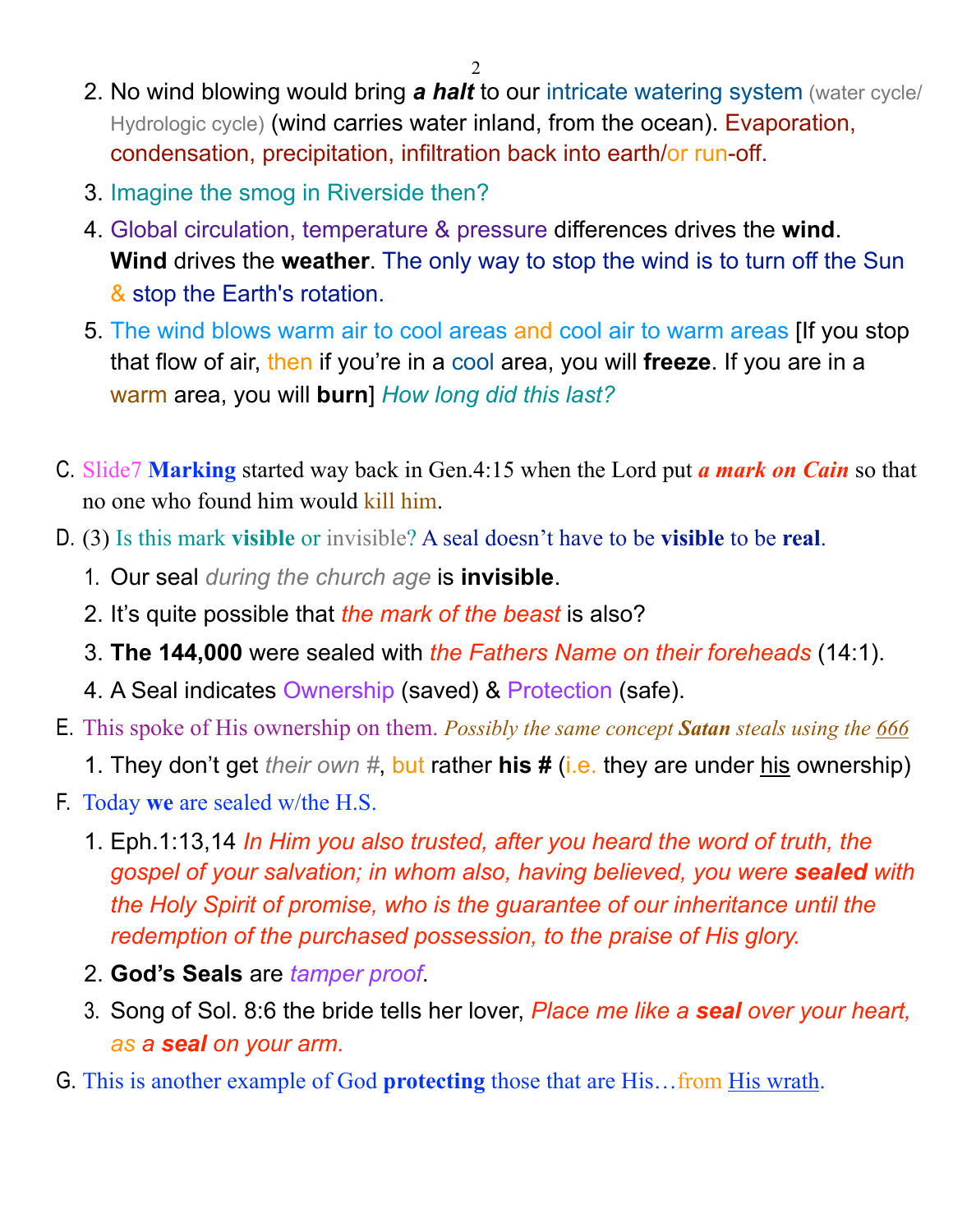- 1. **Believers** are not always protected from *problems & persecutions* but from *the pouring out of His wrath*.
	- a) i.e. **Noah & family** during earth's flood judgment. **Lot & daughters** during judgment on the 5 cities (Sod & Gom).
	- b) Here, 144,000 sealed from the judgment on earth.
- 2. Why would God work differently with the Rapture of the church?
- 3. Would **you** plan to *exterminate your house*, and then leave your pets in there? (Again, there's a *difference* from God allowing one of His own to die for Him vs. the pouring out of His wrath on them)
- H. Slide8 **144,000** (4-8)
- I. This group *seems to be* **ethnic Jews** who become *believers* and are kept from martyrdom during the 7 yr. tribulation period.
- J. We are not told exactly what these 144,000 are to **do**. The logical deduction would be to *witness*. In Mt.24:14 someone is *preaching* it during this time…
	- 1. *And this gospel of the kingdom will be preached in all the world as a witness to all the nations, and then the end will come.*
- K. Slide9a Interesting facts about the **12 Tribes**:
	- 1. Jacob 12 sons are the 12 Tribes. **Joseph** *(2nd to youngest)* had 2 sons named **Ephraim** & **Manasseh** which sometimes represent Joseph.
	- 2. Problem #1 **Joseph** instead of **Ephraim**?
		- a) Usually Ephraim & Manasseh are mentioned together, since they received an equal portion of territory w/the rest of the tribes.
		- b) So why is Ephraim is M.I.A.? Idolatry!
		- c) Hos.4:17 *Ephraim is joined to idols, Let him alone.*
	- 3. Slide9b Problem #2 Why **Levi**? Levi wasn't supposed to have a separate inheritance.
		- a) Num.18:20 *Then the LORD said to Aaron: You shall have no inheritance in their land, nor shall you have any portion among them; I am your portion and your inheritance among the children of Israel.*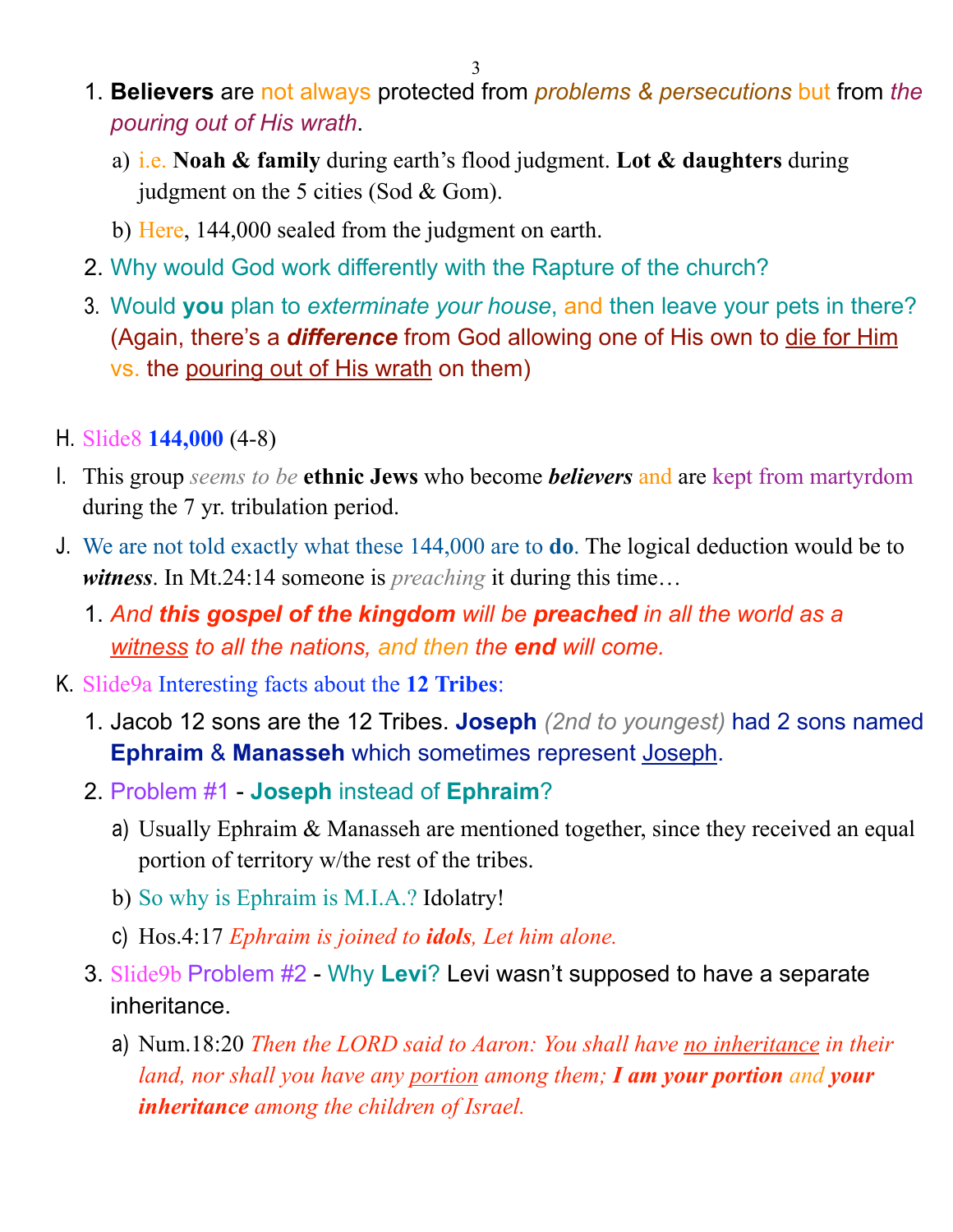b) Yet, this is not for their **Portion** but for their **Protection**.

- 4. Slide9c Problem #3 So why is **Dan** is M.I.A.? Idolatry! *Set up the golden calf in region of Dan* (are is excavated, Tel Dan).
- L. But **today** they have lost records on which tribe people are of?
	- 1. God knows and He is the One having them marked.
- M. Going Up Ready for another heavenly vision?

### IV. Slide10 **SEALED SOULS (9-17)** *seeing peoples, not just people*

- A. Slide11 St. Ignatius of Antioch (Martyred on way to Rome) said, *I am God's wheat, & I am ground by the teeth of wild beats that I may be found pure bread of Christ.*
- B. *Go into all the earth*....well they did…*of all nations*.
	- 1. Will **you** participate in seeing this come to fruition?
- C. Slide12 *Contrasts* in this 2nd group.

| Group #1 (7:1-8)            | Group #2 (7:9–17)                |
|-----------------------------|----------------------------------|
| 1. Jews                     | 1. Gentiles                      |
| 2. A group of 144,000       | 2. Multitude no man could number |
| 3. Sealed and protected     | 3. Not sealed; many will die     |
| 4. Seen witnessing on earth | 4. Seen worshiping in heaven     |
| 5. Enter into the kingdom   | 5. Share in the kingdom          |

- D. Slide13 Nations (ethnic groupings, people groups). Tribes (social division of people). Peoples (people grouped by culture, physical, geographical ties). Tongues (language).
- E. Nations peoples with distinct languages and cultures that make it hard for the Gospel to spread naturally from one people group to another.
	- 1. Don't think of *geo-political countries* or *nation-states* like China, Syria, Iraq, Myanmar. [Hani people group live in *China, Tibet, VN, Myanmar*]
- F. Slide14 Of the world's **11,751** people groups, **7,044** of them are still *Unreached*.
	- 1. An *Unreached People Group* (UPG), is an ethno-linguistic grouping of people where **less than 2%** of the population are Christ Followers.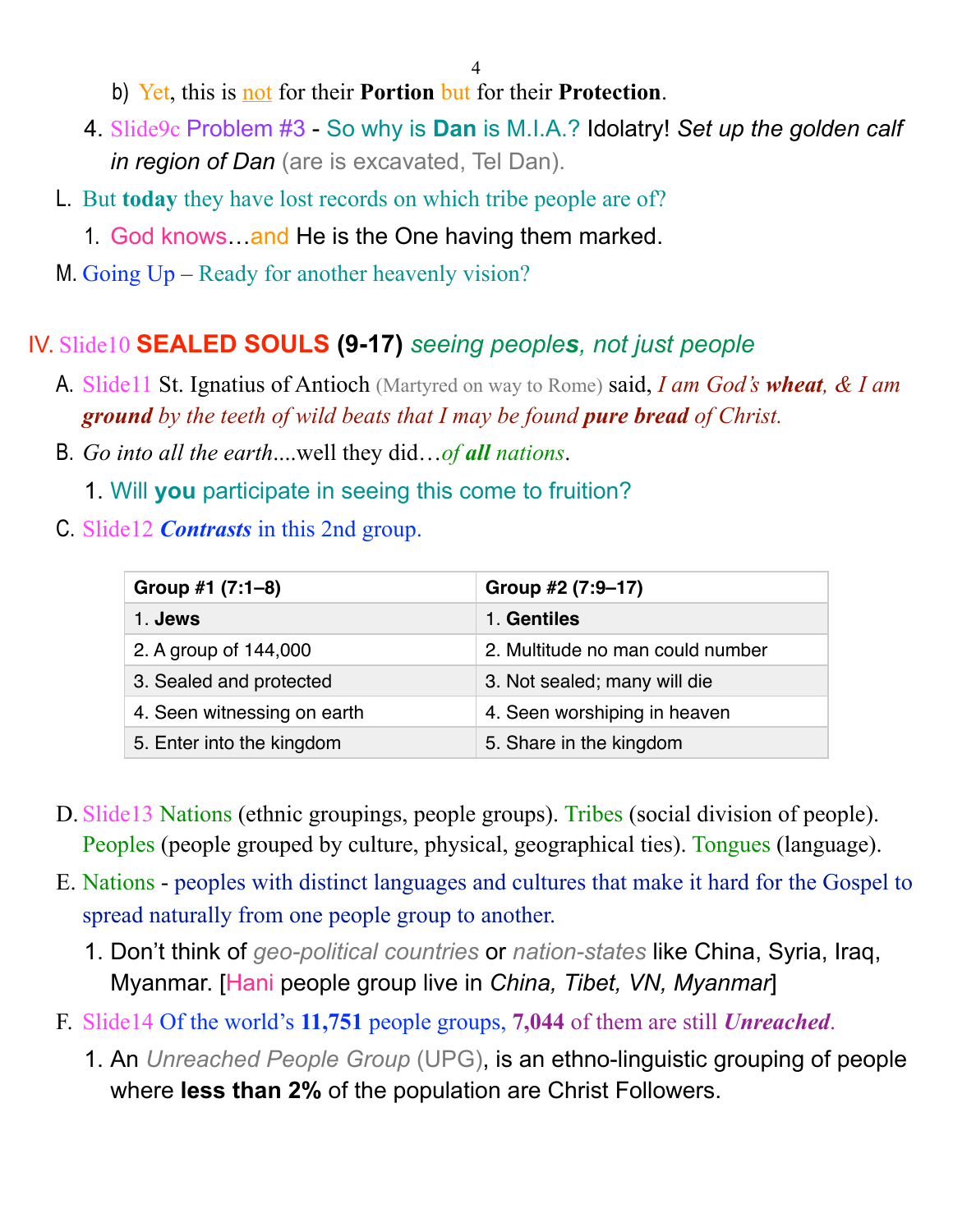- a) In these groups there is often no witness of Christ at all. There is often no witnessing church. Or the church is simply not strong enough to evangelize their own group.
- 2. Collectively these unreached groups number nearly **3 billion souls**.
- <span id="page-4-1"></span>3. And among these people groups, Jesus remains *unknown, unacknowledged and unadored* :(
- G. Slide15 55yrs ago next Tues *Martin Luther King* stood before the Lincoln Memorial & sai[d1](#page-4-0) *I have a dream that one day on the red hills of Georgia the sons of former slaves and the sons of former slave-owners will be able to sit down together at the table of brotherhood. . . . I have a dream that my four children will one day live in a nation where they will be judged not by the color of their skin but by the content of their character.*
	- 1. Martin Luther King articulated & symbolized a great dream That is not yet realized
		- a) Let's ratchet that dream up to *a full-blown biblical vision* of God's purpose for the world (The **biblical vision** is much bigger than how **black & white people relate to each other**).
		- b) Let's hear both the **invitation** & **mandate** for us as **individuals** & as a **church** to consciously be a part of this vision.
- H. What if we knew Jesus' full **purpose** & **plan** for mankind? What if we knew **how it all ends**? Oh, we do. We know. We have *the goal of God* in Revelation. We have His end game. It's how history is unfolding & where history is fast driving towards.
	- 1. I came up with this…it's as if Jesus said in Eternity past, *I have a Dream. That one day My Father will receive worship from people from every ethnolinguistic people group. Where there is no longer ethnocentric pride but the ability to glory in God given diversity. Where there is racial diversity & ethnic harmony, gender equality and social equity. Where there is a fervor for unity, a passion for justice, and the supremacy of God in all things.* [BB 8-22-2018]
	- 2. We don't believe these words/concepts as Christians because they are politically correct, or trendy, or in vogue. *We believe them because this is God's heart for humans.*

<span id="page-4-0"></span><sup>&</sup>lt;sup>[1](#page-4-1)</sup> August 28, 1963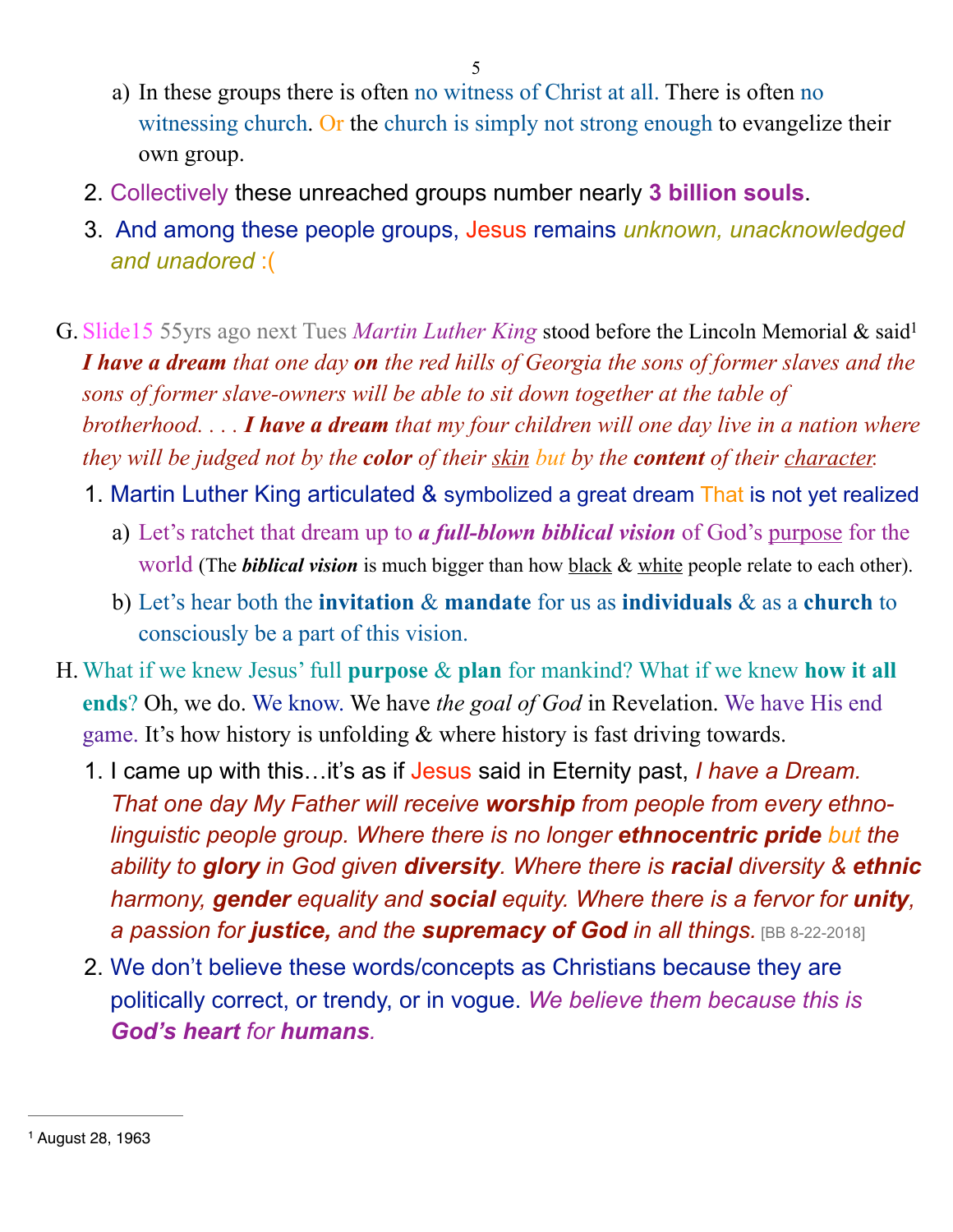- 3. See Rev.5:9 also.
- I. Slide16 God Is Up to Something Unprecedented: To quote historian Mark Noll, *"The Christian church has experienced a larger geographical redistribution in the last 50 years than in any comparable period in its history, with the exception of the very earliest years of church history."*
	- 1. In **1900**, Africa had *10 million* Christians, which was about 10% of the population. By **2000**, the number of Christians was *360 million*, about 1/4 the population of the continent. *This is probably the largest shift in religious affiliation that has ever occurred, anywhere.*
	- 2. There are *17 million* baptized members of the Anglican church in **Nigeria**, compared with only *2.8 million* in the **United States**.
	- 3. Last Sunday…more Christian believers attended church in **China** than in all of so-called *Christian Europe.*
	- 4. **Kenya** has more people in Christian churches on Sunday than **Canada**.
	- 5. **Brazil** might not have done very well in the World Cup this year, but more Christian workers from **Brazil** are active in *cross cultural ministry outside their homeland* than from **Britain** or from **Canada**.
		- a) The point is that *God is up to something in our day* that is unprecedented in **world history**. That should make you **excited** to be running *anchor leg* in our world.
- J. Palm branches represent Rejoicing & Victory.
	- 1. Where is the only other place in N.T. you hear of Palm Branches?
		- a) *Hosanna, Hosanna* (Triumphal Entry). And now, *their triumphal entry* into heaven.

#### K. Slide17 **THEIR SALVATION** (13,14)

- L. The 24 elders give **John** a pop-quiz.
- M. Where did they come from? (14) Out of Great tribulation, on the ground of a common redemption.
- N. What they've done? (14) Washed their robes.
	- 1. Take your sins to the cleaners. This cleaner used a *blood-dipping* solution.